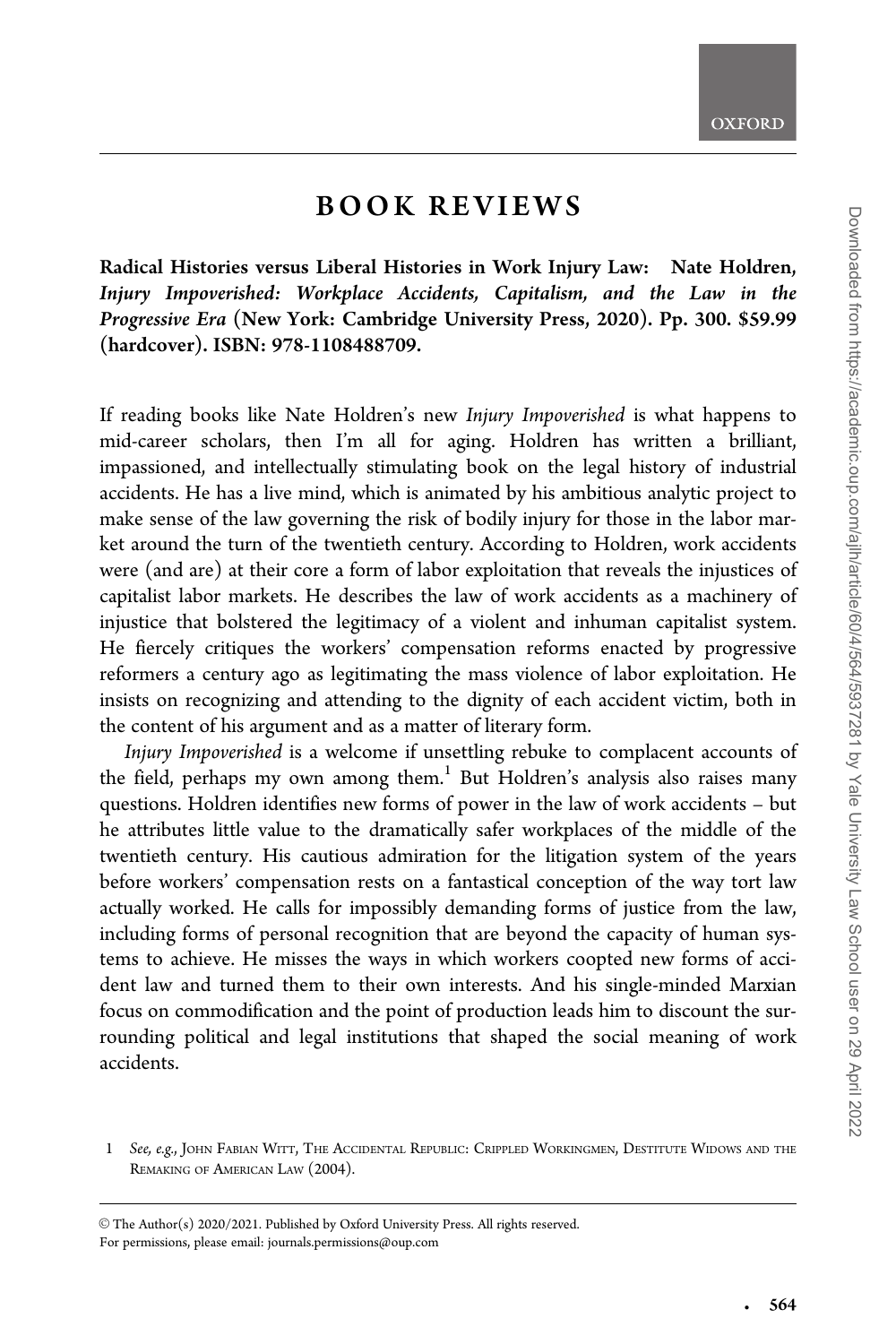None of this is to gainsay the significance of Holdren's contributions, which are many and which demand attention in the literature. The analytic ambition and the successes of the book make it a work warranting serious engagement. In what follows I describe the scholarly context for Holdren's intervention and set out the structure of his book's important arguments. I then elaborate what I see as the limits of those arguments. I end with a note on the personal dimensions of the book for its author and on where the literature should go from here. Holdren is a work accident victim himself. The engine of his own experience propels the book forward. Its energy may press the field forward, too.

## I. A New Account of Workplace Risks

Each generation of legal historians seems to grapple anew with the history of accidents.

In the middle of the twentieth century, historical accounts from Leon Green to Lawrence Friedman offered what we might call the progressive account of accident law. The progressive view attributed changes in the law of injuries – and the law of employee injuries in particular – to changes in the fundamental social institutions and social norms of American life. Social change produced legal change.<sup>2</sup> In the 1970s, left-leaning critics like James Weinstein and Morton Horwitz offered a critical version of this social history approach, contending that tort law and then workers' compensation were mechanisms by which powerful legal and political actors reallocated resources from the poor to the wealthy. $3$  Consensus-building lawyer-historians tried to fend off Horwitz's critical account by writing intellectual and doctrinal histories that purported to find less politicized grounding for the law of injuries.<sup>4</sup> Meanwhile, other scholars deepened the empirical dimensions of the progressive account's law-and-society approach by doing careful studies of the litigation system in nineteenth-century trial court docket books<sup>5</sup> and (even better) business records, where the real story of accident compensation unfolded.<sup>6</sup>

- 2 LAWRENCE M. FRIEDMAN,AHISTORY OF AMERICAN LAW (3d ed. 2007); Lawrence M. Friedman & Jack Ladinsky, Social Change and the Law of Industrial Accidents, 67 COLUM. L. REV. 50 (1967); Leon Green, The Duty Problem in Negligence Cases (II), 29 COLUM. L. REV. 255 (1929); Charles O. Gregory, Trespass to Negligence to Absolute Liability, 37 VA. L. REV. 359 (1951); Wex Malone, The Genesis of Wrongful Death, 17 STAN. L. REV. 1043 (1965).
- 3 MORTON J. HORWITZ, THE TRANSFORMATION OF AMERICAN LAW, 1780-1860 (1977); JAMES WEINSTEIN, THE CORPORATE IDEAL IN THE LIBERAL STATE, 1900-1918 (1968).
- 4 Gary T. Schwartz, Tort Law and the Economy in Nineteenth-Century America: A Reinterpretation, 90 YALE L.J. 1717 (1981); Gary T. Schwartz, The Character of Early American Tort Law, 36 UCLA L. REV. 641 (1989); PETER KARSTEN, HEART VERSUS HEAD: JUDGE-MADE LAW IN NINETEENTH-CENTURY AMERICA (1997); G. EDWARD WHITE, TORT LAW IN AMERICA: AN INTELLECTUAL HISTORY (1980) (expanded ed. 2003).
- 5 RANDOLPH E. BERGSTROM, COURTING DANGER: INJURY AND THE LAW IN NEW YORK CITY, 1870-1910 (1992); Lawrence Friedman, Civil Wrongs: Personal Injury Law in the Late 19<sup>th</sup> Century, 1987 AM. BAR FOUND. RES. J. 351 (1987); Lawrence M. Friedman & Tom Russell, More Civil Wrongs: Personal Injury Litigation, 1901- 1910, 34 AM. J. LEGAL HIST. 295 (1990).
- 6 Samuel Issacharoff & John Fabian Witt, The Inevitability of Aggregate Litigation: An Institutional Account of American Tort Law, 57 VAND. L. REV. 1571 (2004); Robert J. Kaczorowski, From Petitions for Gratuities to Claims for Damages: Personal Injuries and Railroads During the Industrialization of the United States, 57 AM.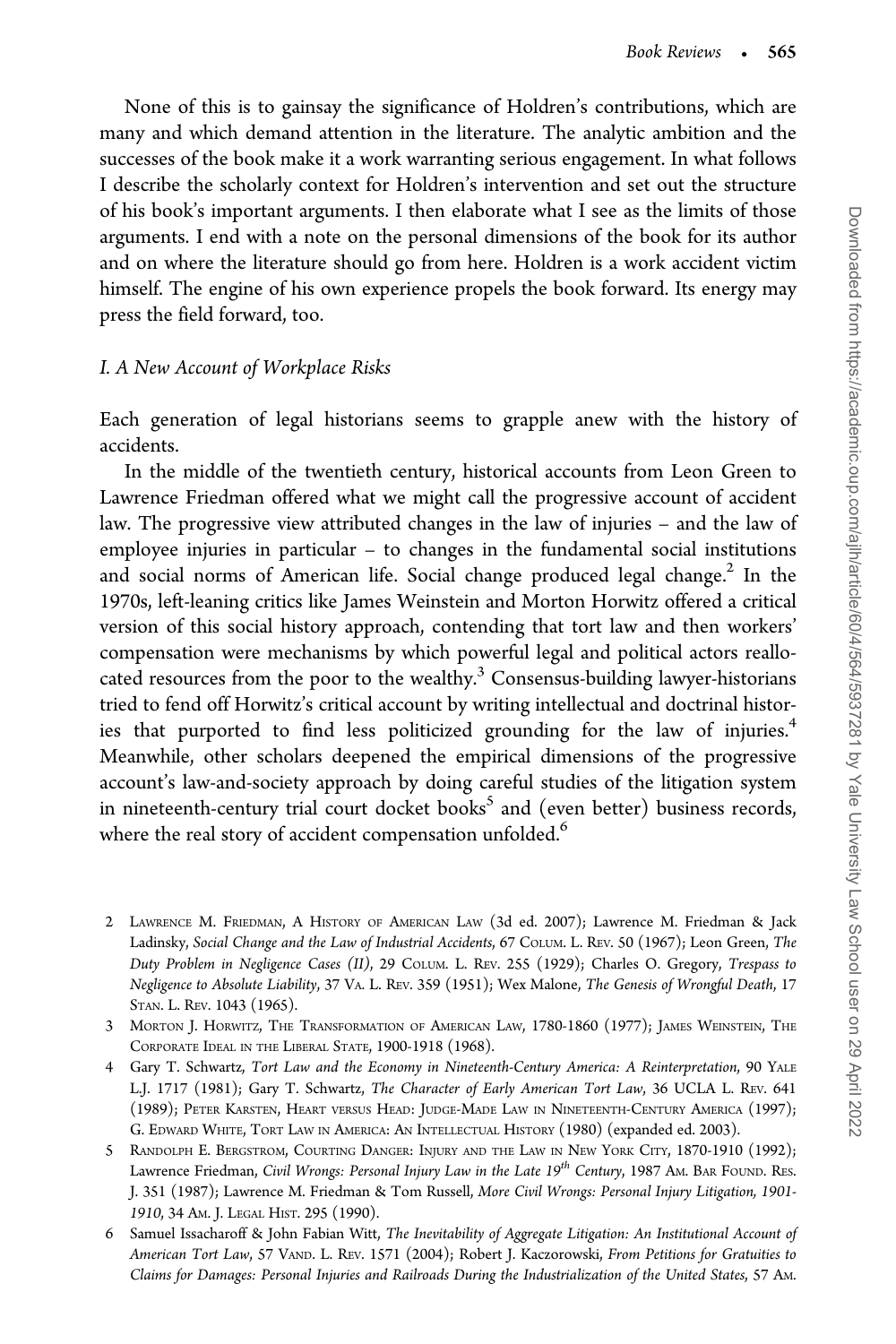At the turn of the twenty-first century, studies directed attention to a different set of analytic categories. Scholars like Margo Schlanger and Barbara Welke turned a spotlight on injuries to women and documented subtle and not-so-subtle ways in which nineteenth- and early-twentieth century tort law encoded sex stereotypes and gender identities.<sup>7</sup> James Schmidt discovered the invention of modern childhood in industrial accident litigation involving child laborers.<sup>8</sup> Welke followed injuries to children into the middle of the twentieth century, when terrible consumer product injuries produced a new crisis of childhood.<sup>9</sup> My own first studies drew on women's history and business history to show how new work injury laws hardened and reproduced gender roles and called down new forms of managerial power at work.<sup>10</sup> My 2004 book and a like-minded article by insurance scholar Adam Scales asserted a deep historical contingency, purporting to show that modern industrial accident law could plausibly have developed (and nearly did) along very different historical paths.<sup>11</sup> Such contingency theories joined an eclectic set of studies published around the same time that rejected the various structural determinisms of the progressive school and its radical Horwitzian variants in favor of history as a world of possibility.<sup>12</sup>

Holdren's book chafes at the eclectic historiography of contingent histories. His work is perhaps closest to that of Christopher Tomlins, whose 1990s scholarship on industrial accidents attended closely to the forms of capitalist power produced and reflected by work accident law and the market.<sup>13</sup> More recently, Tomlins has called for a new materialist approach to legal history rooted in the structural determinants of the market.<sup>14</sup> Holdren's story follows Tomlins's call, proceeding with what Holdren calls "minimal

J. LEGAL HIST. 261 (2017); PAUL BELLAMY, A HISTORY OF WORKMEN'S COMPENSATION, 1898-1915: FROM COURTROOM TO BOARDROOM (1997).

- 7 BARBARA Y. WELKE, RECASTING AMERICAN LIBERTY: GENDER, RACE, LAW, AND THE RAILROAD REVOLUTION, 1865-1920 (2001); Margo Schlanger, Injured Women Before Common Law Courts, 1860-1930, 21 HARV. WOMEN'S L. J. 79 (1998); see also Martha Chamallas with Linda K. Kerber, Women, Mothers, and the Law of Fright: A History, 88 MICH. L. REV. 814 (1990).
- 8 JAMES D. SCHMIDT, INDUSTRIAL VIOLENCE AND THE LEGAL ORIGINS OF CHILD LABOR (2010).
- 9 Barbara Young Welke, The Cowboy Suit Tragedy: Spreading Risk, Owning Hazard in the Modern American Consumer Economy, 101 J. AM. HIST. 97 (2014).
- 10 John Fabian Witt, From Loss of Services to Loss of Support: The Wrongful Death Statutes, the Origins of Modern Tort Law, and the Making of Nineteenth-Century Family, 25 LAW & SOC'L INQ. 717 (2000); John Fabian Witt, The Transformation of Work and the Law of Workplace Accidents, 1842-1910, 107 YALE L.J. 1467 (1998); John Fabian Witt, Speedy Fred Taylor and the Ironies of Enterprise Liability, 104 COLUM. L. REV. 1 (2004).
- 11 WITT, ACCIDENTAL REPUBLIC, supra note 1; Adam F. Scales, Man, God and the Serbonian Bog: The Evolution of Accidental Death Insurance, 86 IOWA L. REV. 173 (2000); see also KENNETH S. ABRAHAM, THE LIABILITY CENTURY: INSURANCE AND TORT LAW FROM THE PROGRESSIVE ERA TO 9/11 (2008); Kenneth S. Abraham & Lance Liebman, Private Insurance, Social Insurance, and Tort Reform: Toward a New Vision of Compensation for Illness and Injury, 93 COLUM. L. REV. 75 (1993).
- 12 Cf. THEDA SKOCPOL, PROTECTING SOLDIERS AND MOTHERS: THE POLITICAL ORIGINS OF SOCIAL POLICY IN THE UNITED STATES (1995); DAVID T. BEITO, FROM MUTUAL AID TO THE WELFARE STATE: FRATERNAL SOCIETIES AND SOCIAL SERVICES, 1890-1967 (2000); CHARLES F. SABEL & JONATHAN ZEITLIN, WORLD OF POSSIBILITIES: FLEXIBILITY AND MASS PRODUCTION IN WESTERN INDUSTRIALIZATION (1997); Robert W, Gordon, Critical Legal Histories, 36 STAN. L. REV, 57 (1984).
- 13 CHRISTOPHER L. TOMLINS, LAW, LABOR, AND IDEOLOGY IN THE EARLY REPUBLIC (1993).
- 14 Christopher L. Tomlins, Marxist Legal History, in THE OXFORD HANDBOOK OF LEGAL HISTORY (2018); Christopher L. Tomlins, Historicism and Materiality in Legal Theory, in MAKSYMILIAN DEL MAR & MICHAEL LOBBAN EDS., LAW IN THEORY AND HISTORY: NEW ESSAYS ON A NEGLECTED DIALOGUE (2016); Christopher L. Tomlins, Toward a Materialist Jurisprudence, in 2 DANIEL W. HAMILTON & ALBERT L. BROPHY EDS.,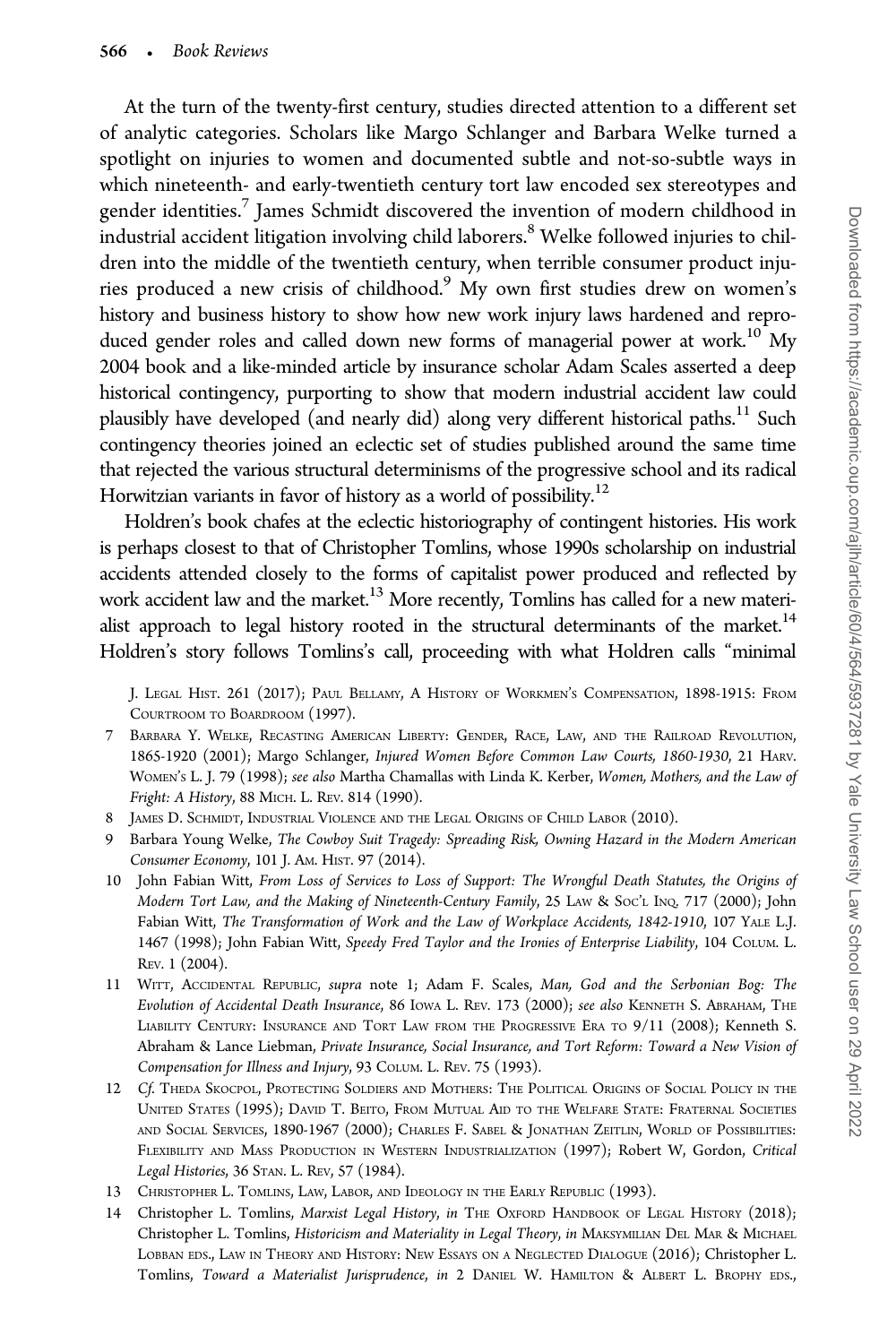contingency." (12) History is not chance, flukes, and mishaps in Holdren's story; there are no accidents. To the contrary, he insists, history is class warfare over time – the "coercive power" of "structural constraint" under capitalism and its "market imperatives." (7-9)

Chapter one takes up late nineteenth-century work accident cases in the courts. Holdren contends that tort suits thinned out the moral significance of work injuries by turning them into commodities with a market value measured in cash. Unsuccessful work accident suits worked injustice at least twice over. "Every finding against a plaintiff" represented "not only a distributive injustice" but also what Holdren (following the critical theorist Nancy Fraser) calls "an unjust denial of recognition." (35) Indeed, even judgments on behalf of an injured employee overlooked "the individuality, singularity," and "infinitude of human persons" because they insisted at the end of the day on valuing workers in market values, turning human beings into commodities. (34) Holdren asserts that market-based money damages failed to account for what he calls "justice as recognition," by which he means the acknowledgment of the moral value of each person. (35) "It is a violation of human dignity to calculate human worth in dollar amounts," Holdren writes. Some such calculations, he seems to concede, are nearly inevitable. The "monetization" of certain injuries dates to the earliest extant legal codes (29), but Holdren describes monetizing as less objectionable than commodification, which was and is (he says) the indignity "characteristic of capitalism." (36)

Holdren argues that the workers' compensation laws enacted in the 1910s and 1920s exacerbated the problem. Holdren asserts that in tort suits, "injured plaintiffs and their families" had come to court (and here he quotes historian James Schmidt) "'with a desire to talk about the miseries that had befallen them.'" (117) Workers' compensation laws, by contrast, eliminated the supposed opportunity for injured workers to tell their stories. Chapters two and three describe how wellmeaning work accident reformers such as Crystal Eastman and William Hard framed industrial risks as a social problem of distributive justice and thereby sidelined the law's ability to do individualized justice through recognition. The "abstract persons of reformers' texts," Holdren writes, "pushed questions of recognition to the margins. (60) The result, Holdren contends, was a "conceptual transformation" in the law of work accidents, from a flawed effort at individualized recognition to a statistical approach to law and statecraft that Holdren (following French social theorist Michel Foucault) calls "biopolitical." (64) This new approach took "working-class people as aggregates" and aimed to manage them collectively to conserve the resource of their labor power and to sustain the structure of the nuclear family. (66) The worker, Holdren contends, was turned from a human being into what one early twentieth century progressive-era observer called "an essential factor of society," a part of the means of production. (89) Crucially, in Holdren's view, the shift to this new mode of social thought sustained rather than subverted the power of employers. Compensation laws "did not shift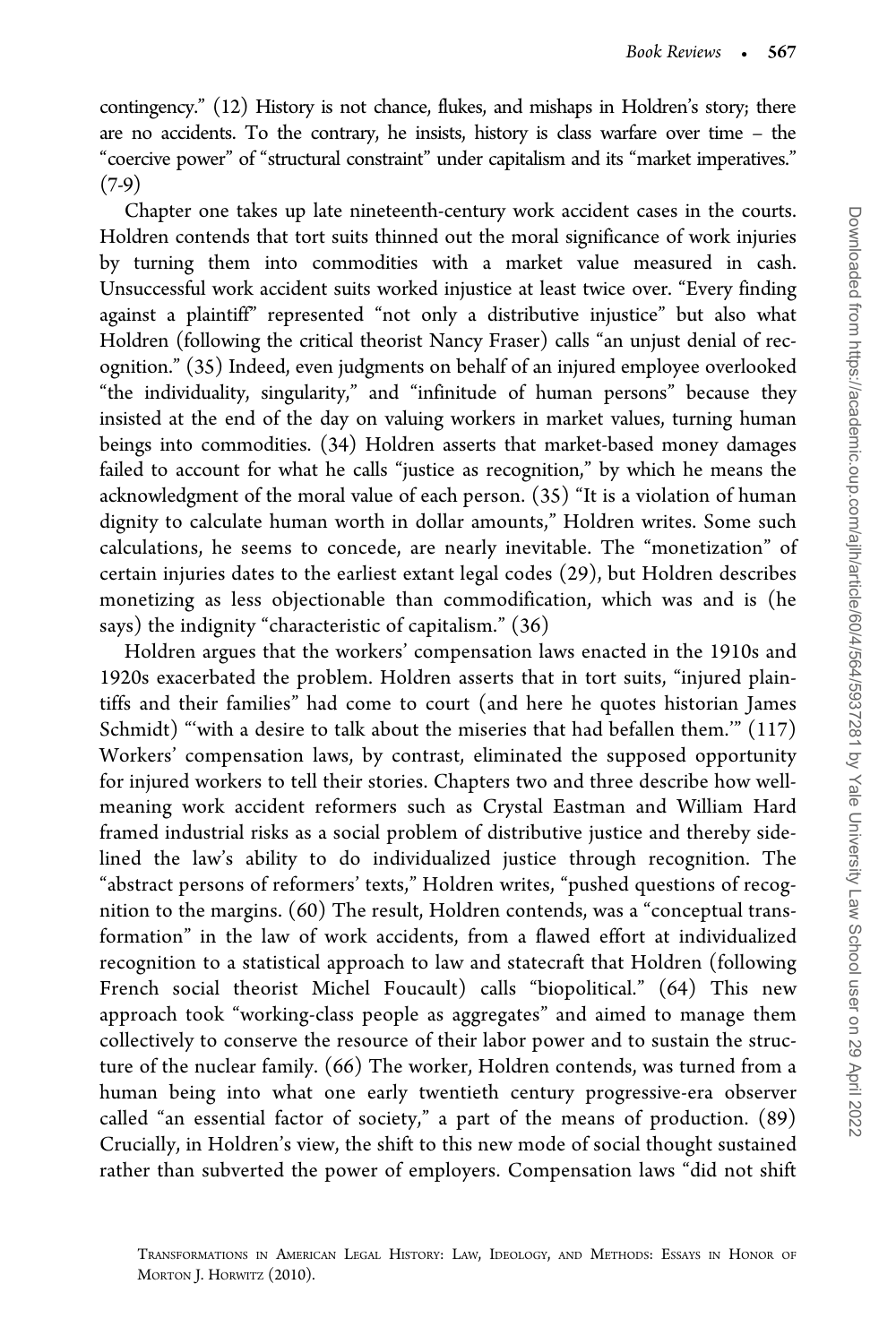power to employees"; instead, they further obscured the exploitation of the employment relationship. (107)

No wonder, then, as Holdren sees it, that "workmen's compensation emerged as the primary business-supported policy proposal for the accident problem."<sup>15</sup> (110) Workers' compensation's seductive move was to legitimate the pricing of human bodies in the marketplace. Reformers decried state legal systems that made life too cheap. But Holdren insists that the real problem was haggling about price in the first place. "We must not miss the underlying choice," he writes, "to treat employees' lives and limbs as economic objects." (113) Compensation laws streamlined the legal process of claims-making and eliminated most damages for the pain and suffering of victims. Both features had the effect of further impoverishing the language of work accident law, subverting its already fragile capacity to uphold the irreducible singularity of injured human beings.

Even worse, workers' compensation laws smoothed the reality of continued industrial violence. They "alleviated the threat that employee injury might create a crisis for powerful people" and ensured that injuries "came to be no longer a crisis for anyone except for working-class people themselves." (135-36) Yet the injustices kept coming. Holdren's Chapter four is a deeply original and careful excavation of an important but heretofore unattended corner of the history of work accident law. Workers' compensation laws made employers liable for certain costs arising out of employee injuries. But which costs? In particular, what about partially disabled employees rendered completely disabled by new incremental injuries? The paradigm case was the worker with one working eye. Was the employer liable for all the losses to such an employee who lost vision in the other eye? Courts in Iowa, Michigan, Minnesota, and elsewhere said no and limited employers' compensation obligations in such cases. The result was to "render<sup>[]</sup> disabled people anomalous in the law," Holdren writes, and to adopt an "ableist" framework that treated disabled people's injuries as worth less than those of other workers. (148)

Courts in other states dealt with preexisting disabilities differently. Massachusetts and New York awarded such employees compensation to reflect their new cumulative disabilities. But Chapters five and six show that this too came with hazards. At least some courts adopted this position on the theory that disabled employees had been paid less than able-bodied employees, which Holdren characterizes as a form of employment discrimination against the disabled. Moreover, employers in such states responded by removing disabled employees from their workforce and screening them out of the hiring process. "Human weeding," Holdren calls it. (218) Dealing with one risk turned out to produce others. In what is the best part of the book, Holdren does a deep dive into the archives of the Pullman Corporation on the South Side of Chicago, where management responded to new workers' compensation laws during the 1920s by systematically removing disabled, injury-prone, and

<sup>15</sup> The situation was slightly more complicated. Many of the most sophisticated employers supported workers' compensation laws, though so did the American Federation of Labor. My view is that progressive reformers set the agenda for policy reform and made workers' compensation the leading candidate over a number of other plausible reforms, some of which had greater business support. Most small employers opposed workers' compensation statutes, and most statutes substantially increased employers' insurance premiums. See WITT, THE ACCIDENTAL REPUBLIC, supra note 1, at 125, 129.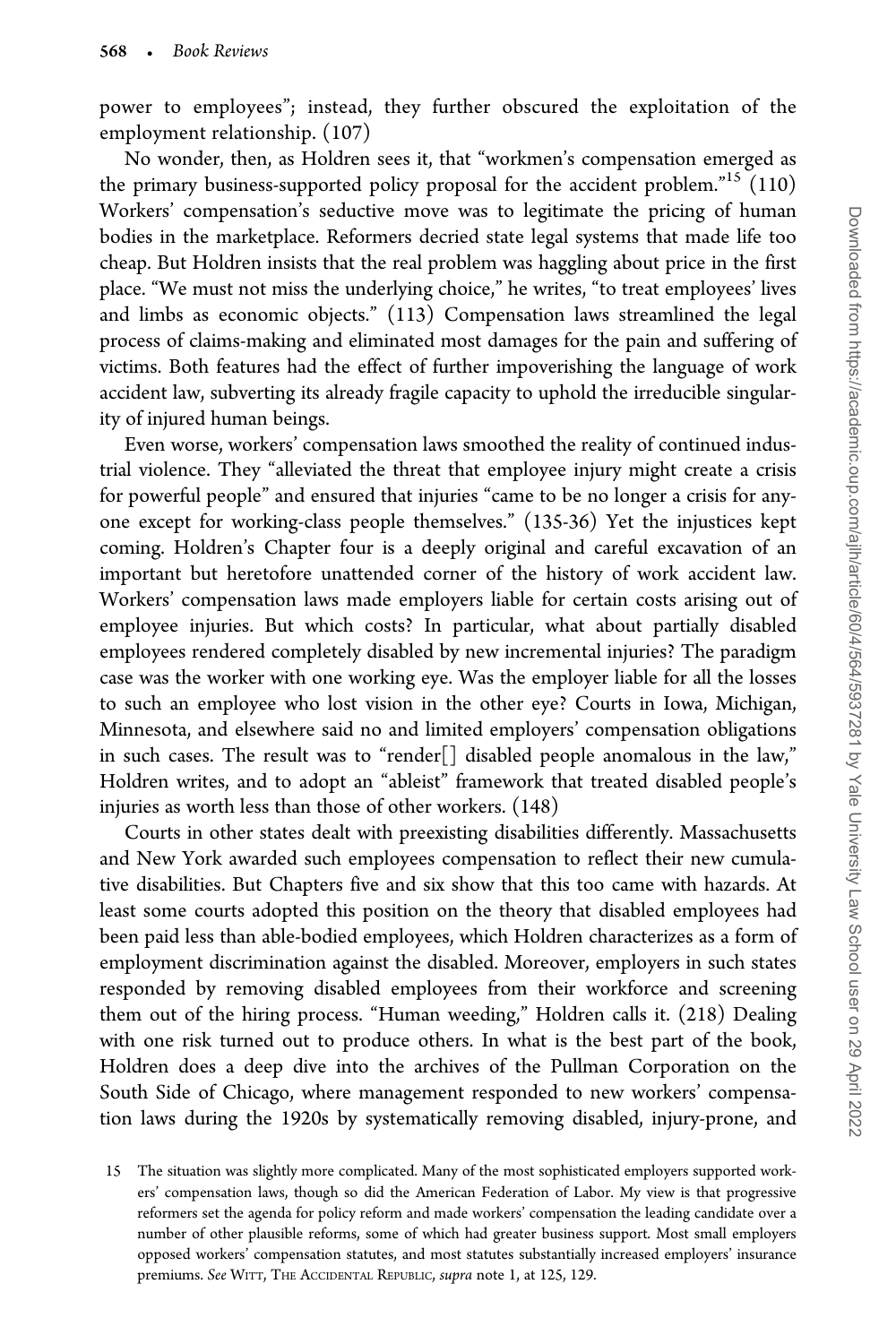aging employees from the firm. Workers' compensation insurance compounded the problem: the market for compensation insurance created powerful incentives for insurers to require employers to fire entire classes of workers thought to be especially expensive from an injury compensation perspective. Holdren offers a perceptive account of the ways in which insurance companies became hidden regulators of economic life in the U.S., establishing rules and systems for their insureds. (259-61) He shows, too, how company doctors extended a new medico-employer control over employees through intrusive medical examinations required as a condition of employment. (227) In these ways and myriad more – which Holdren unapologetically calls discriminatory – workers' compensation laws helped produce new systems of managerial control.

Holdren concludes that work injury law depicted "working-class human beings as more object than subject, and specifically as economic objects." (256 n.7) Workers' compensation in particular participated in the law's redefinition of human social relations according to the commodifying logic of the marketplace. Disguised as proemployee reform, such laws had the effect of "shoring up the market, preserving the economy, [and] further reducing the legal space for any ways of valuing human beings other than in the monetary values set by employers." (267)

Throughout, Holdren endeavors to make the form of his book fit the substance of his arguments. He puts actual injury victims and their stories first, offering them sympathetic treatment as singular human beings entitled to our respect. In a midbook "interlude," he reproduces the list of names recorded by the Illinois Bureau of Labor Statistics in its listing of the people killed in the infamous Cherry Mine Fire of 1909, which slowly suffocated some 259 men and boys trapped underground. Holdren urges the reader to say every name out loud to let the horror settle in.

## II. Injuries or Accidents?

Holdren uses the word "injury" instead of the word "accident" because in his view the harm to employees' bodies at places like the Cherry Mine was no accident at all. His admirable focus is on the big structures of economic life that made a certain number of injuries inevitable, rather than the product of chance.

Yet a confusion creeps in right at the outset of Holdren's analysis. At scale, there is no system of production known to humankind that does not produce injury. As a result, it cannot be that the inevitability of injury is what makes it wrong. Holdren must mean either that the exploitative labor relation in which injury happens in a capitalist economy makes it morally wrong, or that the sheer amount of injury taking place makes it wrong. Holdren cuts himself off from the latter argument by paying almost no attention to the number of injuries or to change in the number of injuries. In nearly every industry, workers' compensation laws substantially reduced the number of work injuries in the United States. Holdren says that "the storm" goes on, that injuries continue under capitalism, and that 5,000 workers still die each year. (253) But that number pales by comparison to the figures before workers' compensation. Work fatalities per person hour in American industry fell by two-thirds between 1907 and 1920. One in four workers at U.S. Steel reported a work injury in 1907.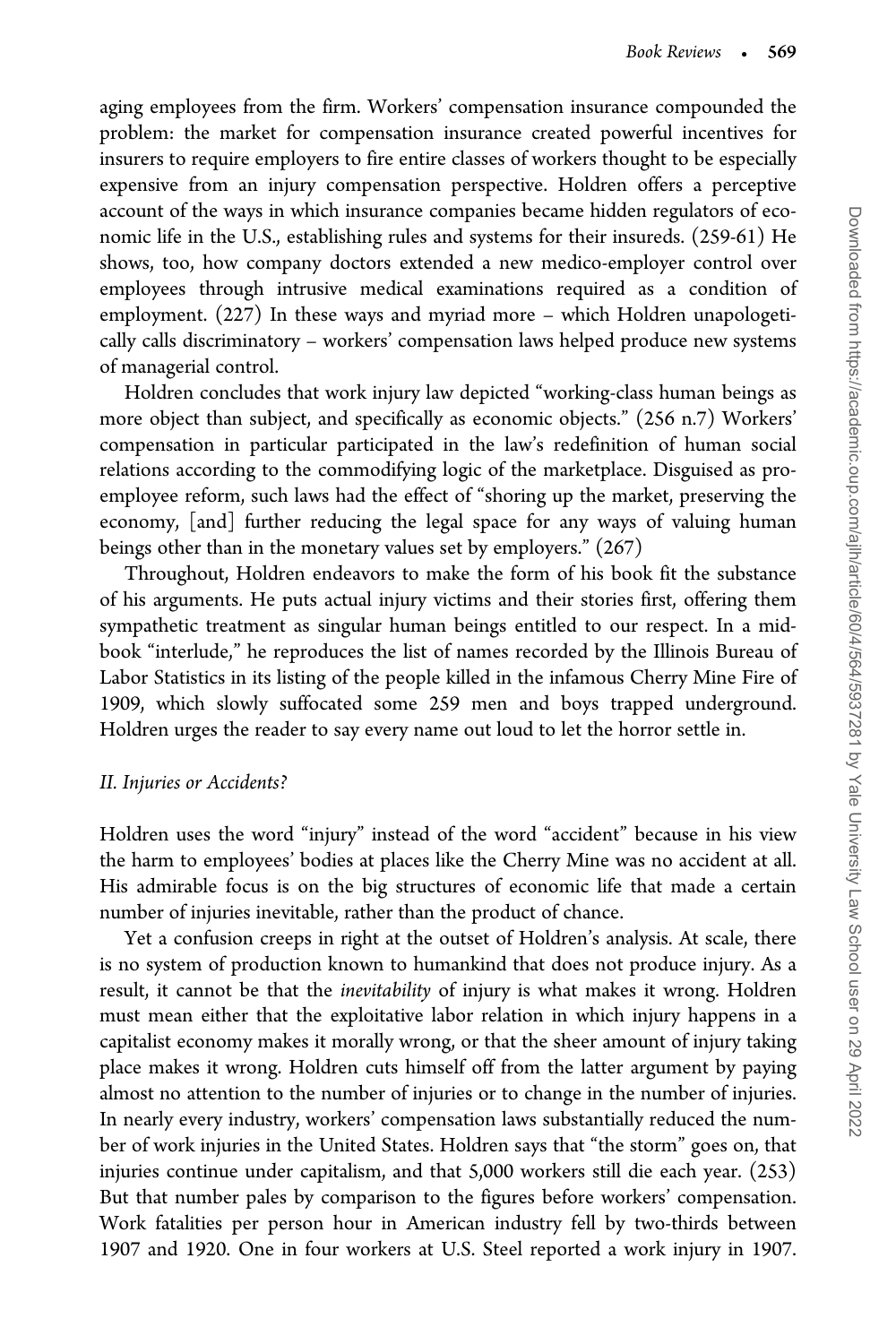Thirty years later that figure was one worker in three hundred, notwithstanding that workers' compensation had substantially increased the incentives to report.<sup>16</sup> Such sharp drops in injury rates don't seem to move Holdren. But if he is serious about his anguished description of the horrors of each injured body – and there is no doubt that he is – then he should credit the workers' compensation era with millions of moral victories in the form of bodies uninjured.

To be sure, Holdren brilliantly shows that at Pullman and elsewhere employers responded to workers' compensation by developing new forms of power at the work site. Employers reduced work injuries not only by adopting safety measures, but also by establishing new systems of managerial authority over production and by firing older or disabled employees. Still, such measures seem very clearly to have reduced injury, and often new managerial systems seem to have improved safety in the workplace. Individual employee autonomy is often terrible for work safety in large, complex industrial systems. Workers (like people in all sorts of settings) are often dreadfully positioned to know about the risks at issue, or to make good decisions about the risks they face.17 Consider for example Holdren's discussion of the Pullman Company efforts to get one-eyed employees to wear goggles. When a oneeyed employee named Jerry Murphy refused to wear goggles, Pullman laid him off for a week without pay. Surely this is a poor example of wage exploitation, though Holdren weakly complains such efforts "subordinated" employees' views of their own "safety and comfort at work." (161) Similarly, when Phelps Dodge screened out prospective workers with tuberculosis or syphilis and kept them out of small, isolated mining camps, the firm was taking into account the safety of other employees. Holdren asserts that such policies were discriminatory, but the description seems inadequate to the task. What he really seems to mean is that new employer screening mechanisms were devastating to disabled or aging employees because employment was and is the principal system of social provision in the U.S.

In Holdren's account, workers' compensation laws produced a new risk, namely the risk of firing. In one sense, that is correct. In another sense, however, such laws redirected an old risk, namely the risk of being injured, which employers along with differently abled employees, older employees, and otherwise injury-prone employees had often simply ignored. Holdren objects either way, and what he is really critiquing then is not work injury, and not employee screening, but rather the conditions of labor under capitalism that put workers in such positions of vulnerability. Holdren's argument rests on the claim that capitalist labor relations are inherently exploitative and that this is what makes work injuries both inevitable and wrong. Readers who agree will go along. Others will chafe. They will chafe moreover because Holdren's focus on the point of production leads him to overlook important pieces of the legal story that made conditions both worse and better for the injured workers who are the objects of his historical concern.

For one thing, Holdren overestimates the extent to which the pre-workers' compensation legal regime afforded injured workers and their families opportunities to

<sup>16</sup> WITT, THE ACCIDENTAL REPUBLIC, supra note 1, at 187.

<sup>17</sup> MARK ALDRICH, SAFETY FIRST: TECHNOLOGY, LABOR, AND BUSINESS IN THE BUILDING OF AMERICAN WORK SAFETY, 1870-1939 (1997).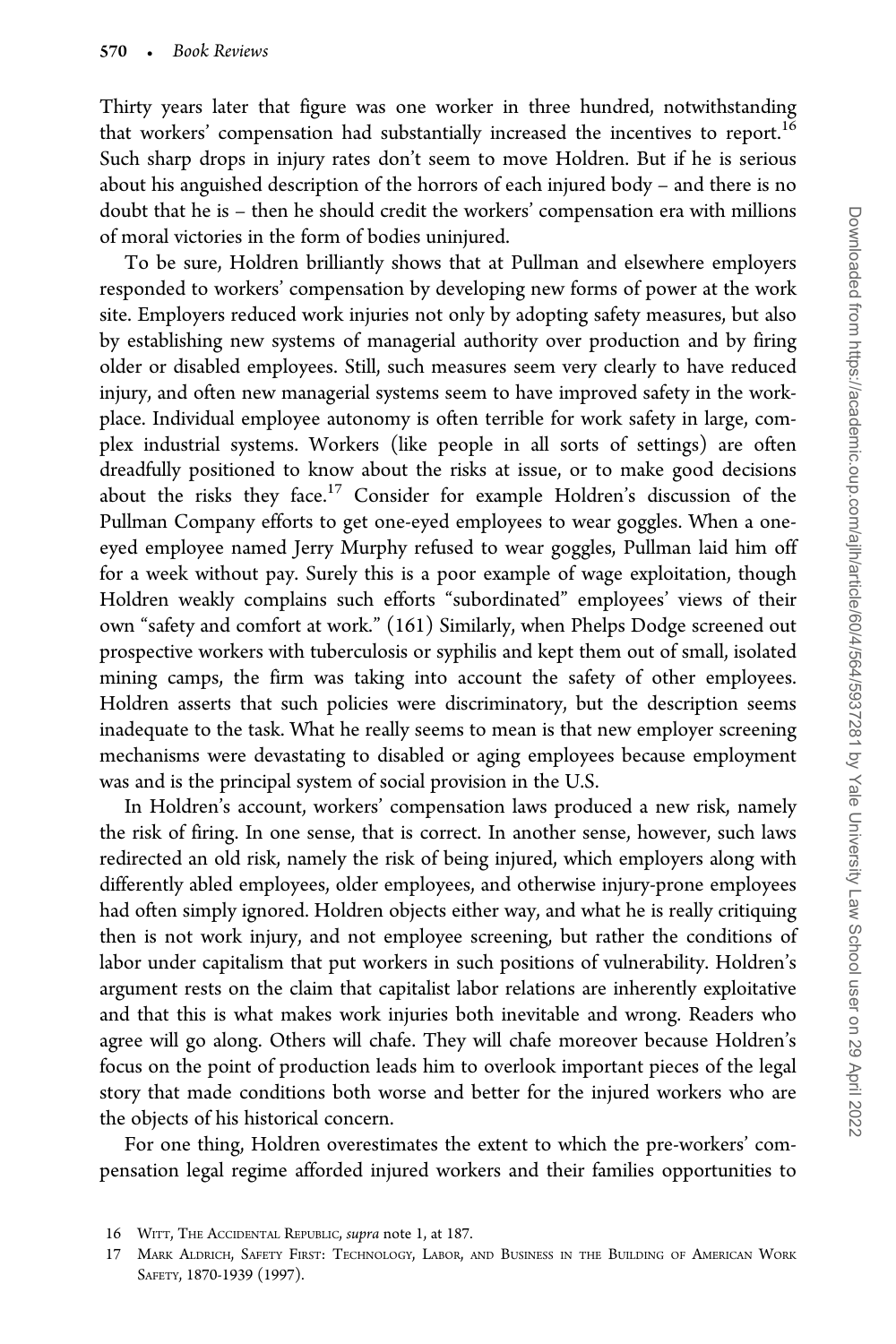tell their stories and be recognized. "In the court-based system," he writes, "people could say things." (270) But could they? For one thing, the powerful incentives to tell their story in ways that brought forward trauma and victimization may have essentially re-traumatized injured employees. Holdren describes excruciating trial testimony about shattered lives as if it were the truth of the matter when of course, like all or nearly all legal language, it was strategic. Successful plaintiffs' lawyers learned quickly to train their clients to emphasize the harms done, just as successful defense lawyers did the opposite. Was it a good thing for injured workers to be encouraged to describe themselves as victims with their lives ruined? Tort law awards damages in one lump sum at least in part because the costs of offering victims incentives to continue to describe themselves as victims are considerable.

The historical problem of motivated trial language may not be the biggest obstacle if what we want is to understand the social experience of injury law in the era before workers' compensation. Arguably a greater dilemma is the fact that the tort system was pervasively privatized and the public records of it are skewed by pervasive selection effects. The trials and the appeals on which Holdren relies to reconstruct the social meaning of the litigation system were extraordinarily rare. If trials were rare, appellate opinions (which Holdren relies on especially) were even rarer. For decades, law and society scholars have insisted on using trial dockets to tell the story of the litigation system, rather than unrepresentative and uncommon appellate case opinions.<sup>18</sup> More recently, scholars have offered reason to doubt whether even the trial court docket books offer a reliable image of the litigation system. The newest efforts look to the claims files of businesses and insurers to figure out what was really going on, since private settlement of employee injuries was the rule and trial the rare exception.<sup>19</sup>

Instead of trials, injured employees found themselves in informal systems of settlement created by union representatives, local lawyers, or other go-betweens. The details of particular stories faded before the roughly-cut categories into which injuries fell, which in turn often produced modest compensation awards. Some scholars, myself included, have argued that in practice the differences between workers' compensation and tort were not nearly as great as they seemed. Neither offered most actually existing injured workers a chance to tell their story. Both offered at best modest compensation without any resolution of the moral problem at hand.<sup>20</sup>

At the very least, one can say with some confidence that tort failed to deliver anything like the idea of justice as recognition that Holdren offers. The system of privatized settlements that emerged in the shadow of the courthouse did not attend to the singular particularities of any one tragic loss. Actors within that system almost

<sup>18</sup> Friedman, Civil Wrongs, supra note 5; Friedman & Russell, More Civil Wrongs, supra note 5; BERGSTROM, COURTING DANGER, supra note 5.

<sup>19</sup> Efforts to get beyond the trial docket to the actual business history include Issacharoff & Witt, The Inevitability of Aggregate Settlement, supra note 6; Kaszorowski, From Petitions for Gratuities to Claims for Damages, supra note 6.

<sup>20</sup> Nathaniel Donahue & John Fabian Witt, Tort as Private Administration, 105 CORNELL L. REV. 1093 (2020); Nora Freeman Engstrom, An Alternative Explanation for No-Fault's Demise, 61 DEPAUL L. REV. 303 (2012); Nora Freeman Engstrom, Sunlight and Settlement Mills, 86 N.Y.U. L. REV. 805 (2011); Issacharoff & Witt, Inevitability of Aggregate Settlement, supra note 6.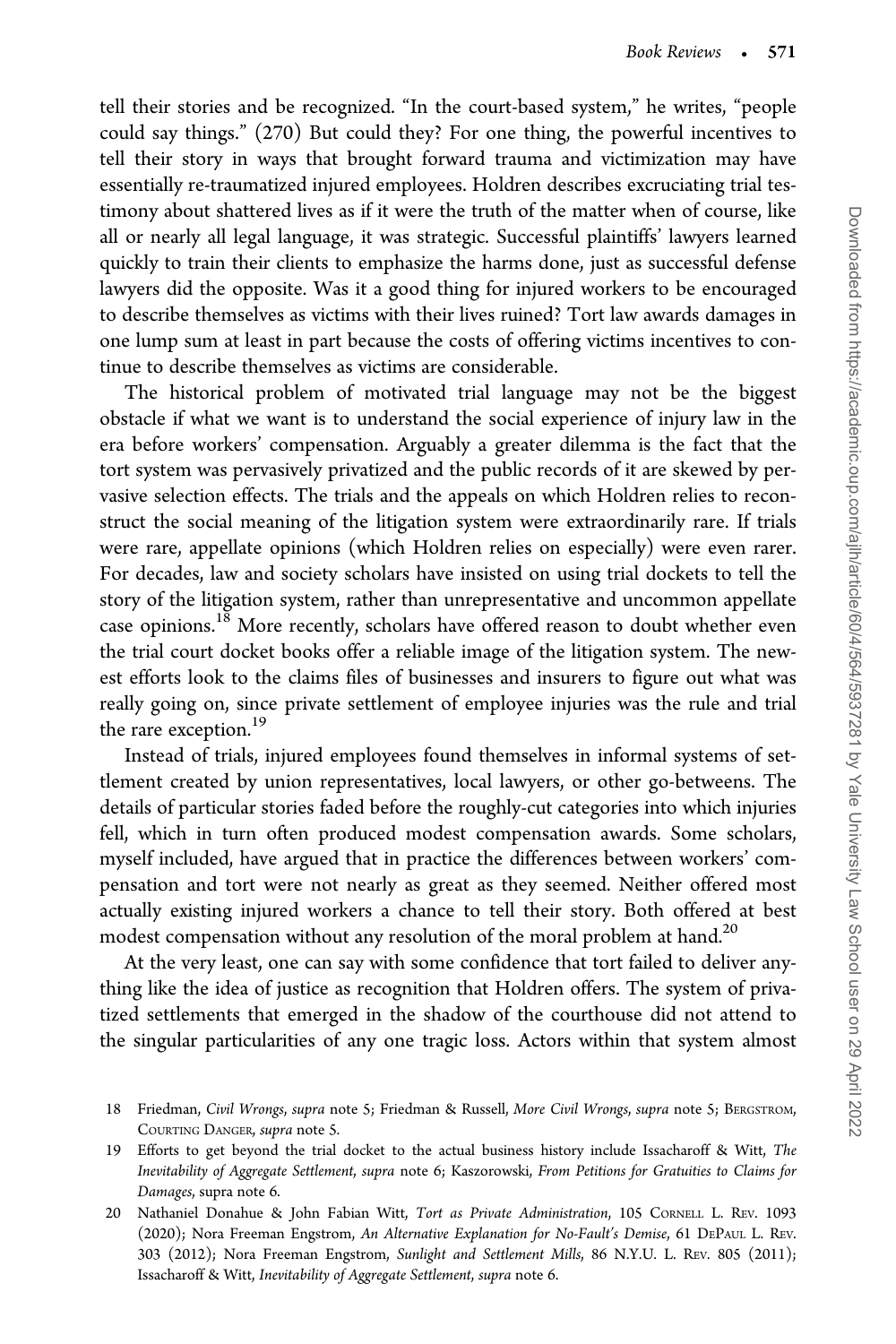never even tried to do so. Indeed, it is unclear that they either could have or should have. Has there been a legal system in a complex modern society capable of recognizing the infinitude of the persons before it, or taking into account the sympathetic stories in all their fullness and offering a form of respect capable of living up to the difficulties and disappointments of being a person in the world? Surely the answer is no, though certainly the legal system in the U.S. could do better than it does. There are important limits, however. A legal system aims to treat like cases alike. But too much attention to the detailed differences among situations threatens to produce a system that treats everyone differently. We have no democratic consensus on the moral significance of myriad differences among people and their experiences. Holdren's idea of "justice as recognition" is thus implicitly far more radical than it seems. He offers a Marxian-inspired critique of the rule of law and a call for case-bycase assessment of the relative moral status of the parties to a dispute, rather than application of ostensibly equal rules.

Of course, the state and its legal system may not be well-suited to offering the kinds of recognition to which Holdren aspires. What are the institutions capable of offering meaningful understanding of the depths of the human experience? The church, perhaps. The family. Close-knit communities of friends and family. Maybe literature or the arts, or psychiatry. But the state? The state contends with deep disagreement over the significance and worth of different pieces of the human experience. Its rituals typically aim to resolve differences and to manage societies, not to affirm the particular meanings its citizens ascribe to their lives.

In this respect, the money damages Holdren decries play a role he does not acknowledge. In a society in which people value different ways of life, money damages allow the state to adopt a remedy that smarts for injurer and rewards the plaintiff, notwithstanding wide differences in what they value and how they generate meaning.

One of Holdren's great contributions is to observe some of the new power dynamics set off by the workers' compensation laws. He shows employers and insurers responding by producing new forms of authority. But for the most part he omits the ways in which workers pushed back. New attention to safety could be coopted by workers. Unions, for example, could and did seize on safety protocols to take back a measure of control over the production process. Even where unions did not exist, new claims of managerial power could be turned into new claims on employers' responsibility. Plaintiffs' lawyers, for example, pushed the idea of business responsibility for injuries – what legal scholar Wex Malone called "the contagious principle of workers' compensation" – into other areas of the  $law$ <sup>21</sup> To be sure, workers often lost political struggles over the workers' compensation system. Benefit rates, for example, failed to keep up with inflation for much of the twentieth century, as employers' lobbies bested unions in statehouses all over the country. Even there, workers and their lawyers found creative ways to respond. Some workers, for

<sup>21</sup> Wex Malone, Damage Suits and the Contagious Principle of Workmen's Compensation, 9 NAT'L Assoc'N CLAIMANTS' COMP. ATT'YS L. J. 20 (1952); see also John Fabian Witt, The King and the Dean: Melvin Belli, Roscoe Pound, and the Common Law Nation, in PATRIOTS AND COSMOPOLITANS: HIDDEN HISTORIES OF AMERICAN LAW (2007).